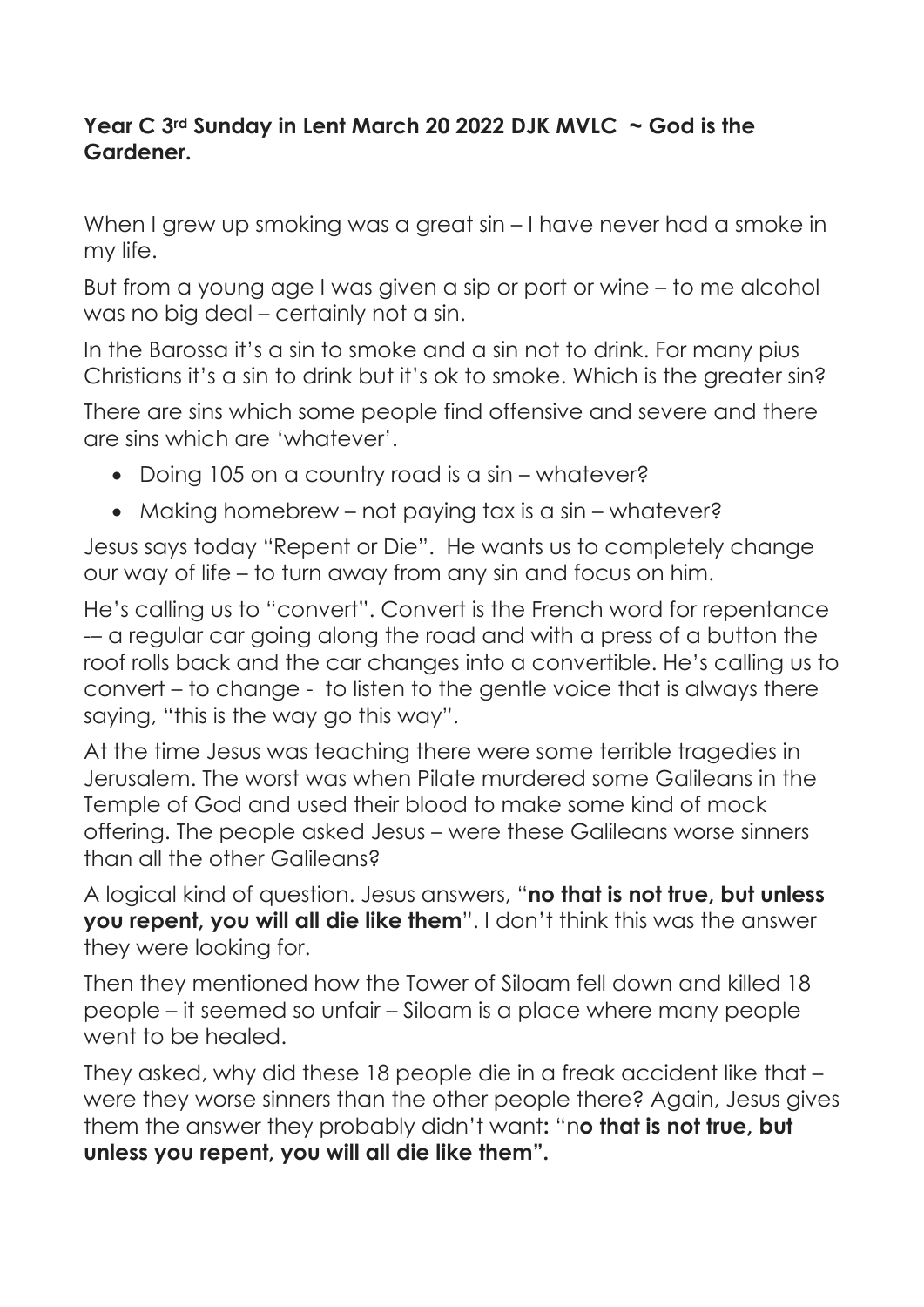It's always a temptation to blame God for any unexplainable deaths. Jesus very clearly tells us it's wrong to assume that the victims are somehow worse sinners than anyone else and therefore deserve to die.

Jesus answer is focus on your own sin – repent – "turn or burn" as they say.

The fact is no matter where we are from, Coonalpyn to Caloote; whether you're rich or poor, young or old; whether you think you're a sinner or a saint; you are under God's judgment unless you repent and have faith in Jesus.

Jesus told them a parable – parables are a way of teaching to push home a truth.

A man had a fig tree planted in his vineyard; and he came looking for some fruit and found none.

So he said to the gardener, "Listen! I come here looking for fruit on this fig tree year after year, and there's none. Chop it down! Why should it be wasting the soil?"

The Gardener replied, "Please, leave it for one more year, I'll dig round it and put manure on it. If it bears fruit next year, well and good; but if not, you can cut it down."

Who is who in this parable?

To me the parable makes it sound like Jesus is talking about God.

It says "a man" had a fig tree planted in his vineyard. Most people think that the "man" is God, because Israel is known as God's vineyard – that is a common thought – beware of common thoughts.

But it was just as common for any farmer to have fig trees growing in their vineyard. Even to this day traditional Israeli farmers use fig trees as a trellis for their grapes.

Micah says: *I want to sit under my own vine and fig tree*. Grapes in the warmer months, figs in the cooler months, the Figtree a trellis for the grapevines.

Now this is not Schild Estate or anything – but we can understand in this context any farmer would have a fig tree and a grape vine. So let me put it to you that "the man" Jesus was just talking about, is an ordinary farmer, with an ordinary Figtree, in an ordinary vineyard.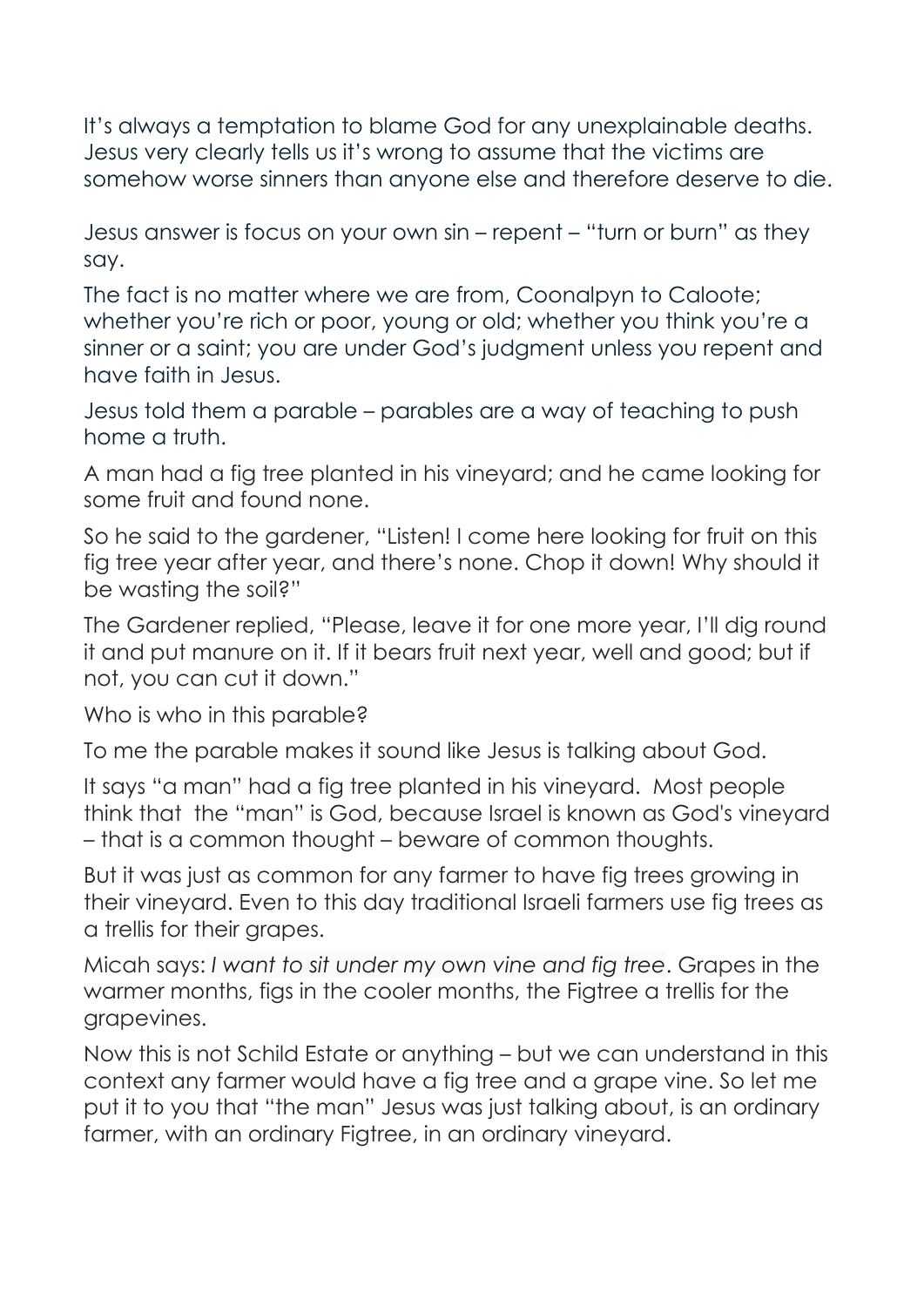And we know Famers don't we? Put up your hand if you know a farmer?

Let's be honest, if a farmer has a fig tree, or an apple tree, or a peach tree, or a plumb tree that doesn't produce any fruit, year after year, he or she will chop it down. You don't waste water, you don't waste fertilizer, you don't waste time.

So what happens, the gardener, says to the famer; "Hang on, let me water it, let me dig around the roots, let me put manure on it. Let me give it another year, and we'll see how it goes.

Most people think "God is the famer, who wants to punish the wicked fruitless tree, the people; and Jesus is the kind gardener, who intercedes for us sinners."

They can think that way all they like – but we are deeper thinkers – we put things to the test. We know Jesus is God, we know the Father and Jesus are one - *if you have seen me you have seen the Father*.

How can God be the farmer and Jesus be the gardener and have such opposing views – one says chop it down the other says let me love it and nurture it – that can't be. God and Jesus have the same will – to love and restore.

It helps tremendously if we imagine God is the Gardener in this parable – the nurturer, the loving one.

So who is it who wants to chop down the tree?

Who is it that says, "You're not good enough; you haven't done well enough; you're not like us, you haven't produced anything!

Who is it that says; "we're ripping you out, we're putting you in jail; we're cutting off your benefits; we're suspending you; we're silencing you?

It's not God, It's not Jesus, it's us - it's humanity.

God is the gardener: "Don't chop it, let me look after this person, let me nurture this person, let me love this person, let me die instead of this person."

If you've been thinking through all this, we realise that God gives us so, much more than a single year - three score years and ten for most. All the time, the gardener is focusing on us – loving us.

When God is the gardener what Paul says – is so much deeper: "Nothing can separate us from the love of God in Christ Jesus." God, the gardener, does not give up on us. (Rom 8)